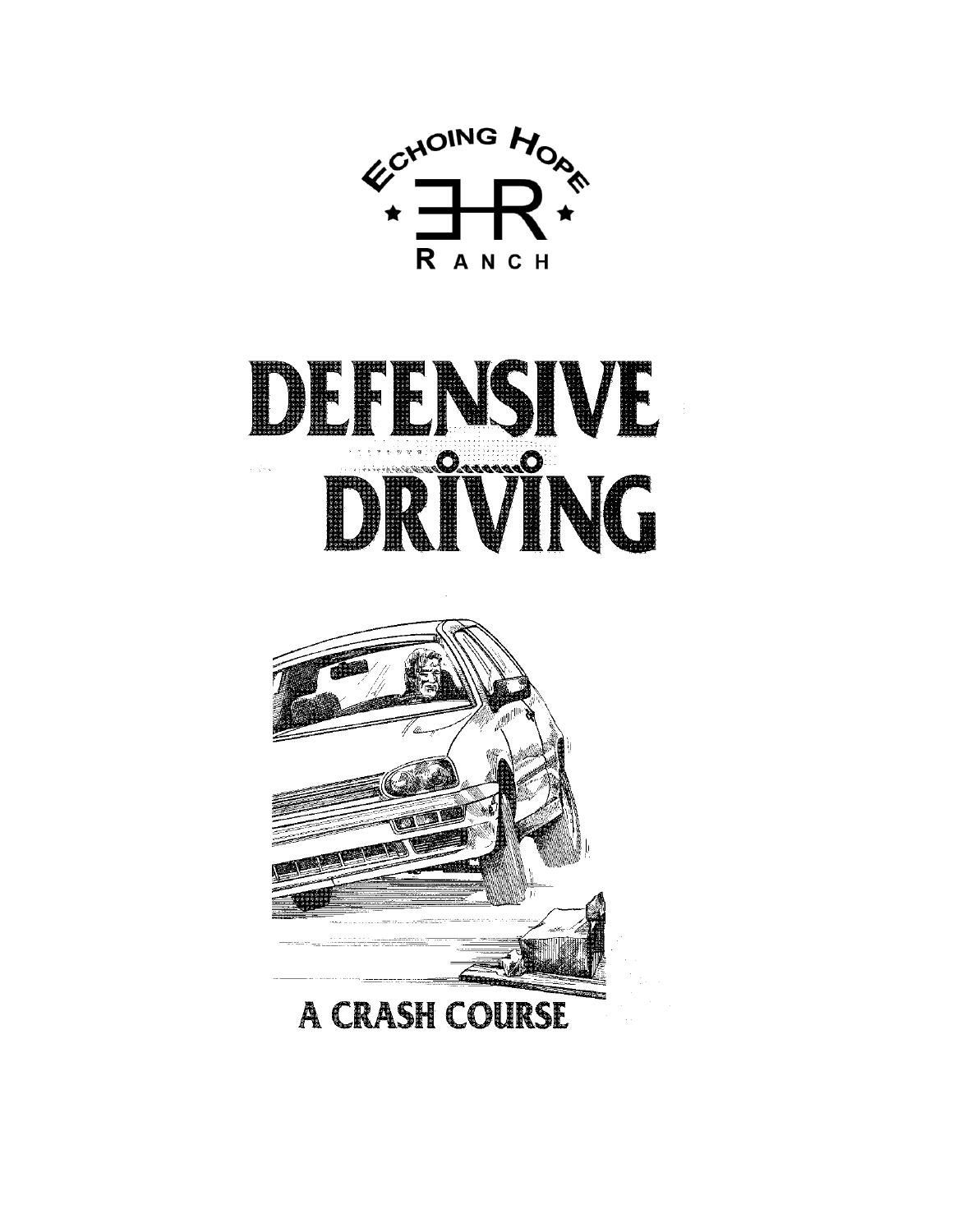# Introduction

Each year, thousands of people are injured or die in job-related motor vehicle accidents. In fact, motor vehicle accidents are the number-one cause of employee injuries and deaths. Most of these accidents could have been avoided simply by driving defensively.

To be a defensive drive, you must:

- Prepare yourself and your vehicle for the road before getting behind the wheel
- Drive according to posted speed limits
- Never tailgate
- Eliminate distractions
- Use practical driving procedures in the city, on the freeway and in rural areas.

This handbook will take you on a crash course in defensive driving by explaining how to apply these techniques whenever you're behind the wheel – even when you're not on the job.

### Plan and Prepare

Before you head out on the road, follow this important safety checklist:

- Plan your route using landmarks.
- Examine underneath the vehicle for oil, water or brake fluid leaks.
- Use a tire gauge to make sure your tires are inflated to the recommended pressure.
- Check the levels of oil and windshield washer fluid.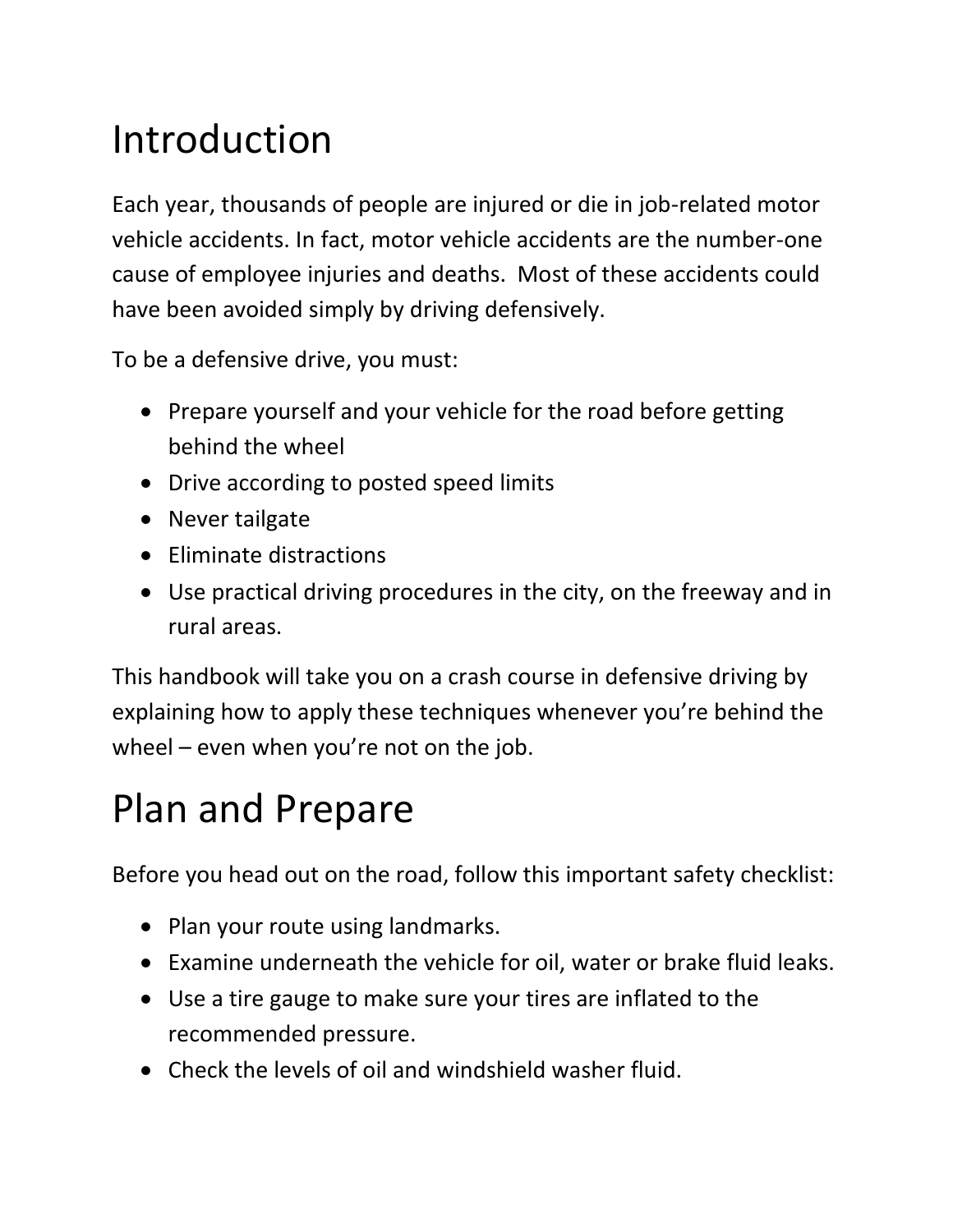- Familiarize yourself with the vehicle's displays and controls.
- Test the turning signals, headlights and brakes.
- Press the brake pedal. If it feels soft or sinks to the floor, the brakes may need fluid added to increase pressure.
- Clean both the inside and outside of all windows including front and rear Twindshields to improve visibility.
- Fill up the gas tank.
- Sit up straight and raise your seat's head restraint so that it is even with your ears.
- Adjust the sideview and rearview mirrors.
- Place your hands at a nine and three o'clock position on the steering wheel if your vehicle has an air bag – other positioning could injure your hands and fingers if the air bag inflates. If your vehicles has no air bag, place your hands at a ten and two o'clock position.

# A Defensive Attitude

Part of learning how to be a defensive driver is to control your emotions when other drivers cut you off, tailgate or drive too slowly. Losing control of your emotions can lead to driver error, which accounts for nearly 80% of vehicle collisions in the United States. Always stay calm on the road and be a courteous driver. If you get upset, take a few deep breaths and count to ten to regain your composure.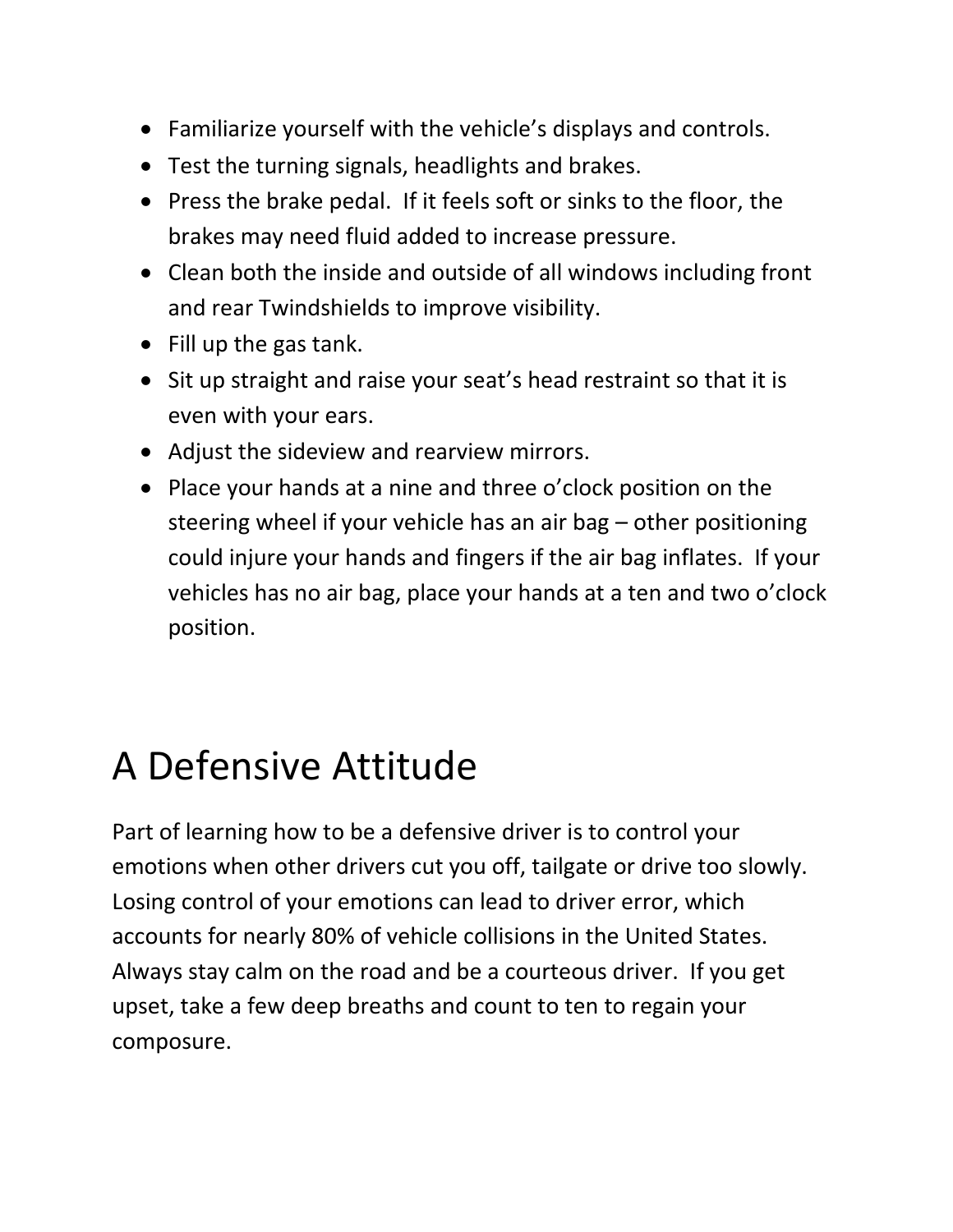#### *Tailgating*

Tailgating is a common cause of losing control of your emotions. If you're being tailgated, maintain the posted speed and do not react. You can pull over to the shoulder of the road or change lanes if you're driving on a multi-lane road.

To avoid becoming a tailgater, *always* follow the two-second rule:

- Look for a sign, pole or other road marker.
- Watch for the moment when the end of the vehicle in front of you passes the marker, then count two seconds.
- If the front of your vehicle reaches the marker before you finish counting, decrease your speed until you achieve the desired twosecond distance.
- Increase your following distance time to three or four seconds whenever you drive in rain, snow or fog. Also use a longer following distance on bumpy roads.

# Driven to Distractions

One of the most preventable, yet common factors in motor vehicle accidents is driver distraction. Many drivers use their vehicle as a portable office – complete with cellular phone, fax machine, laptop and printer. If you must make a phone call or use this equipment, pull over to the side of the road or into a parking lot. Avoid other distractions – such as eating, talking on the phone, reading, wearing headphones or writing – while driving.

Drinking, drugs and driving don't mix – and the numbers prove it. Approximately 55 percent of fatal motor vehicle collisions and injuries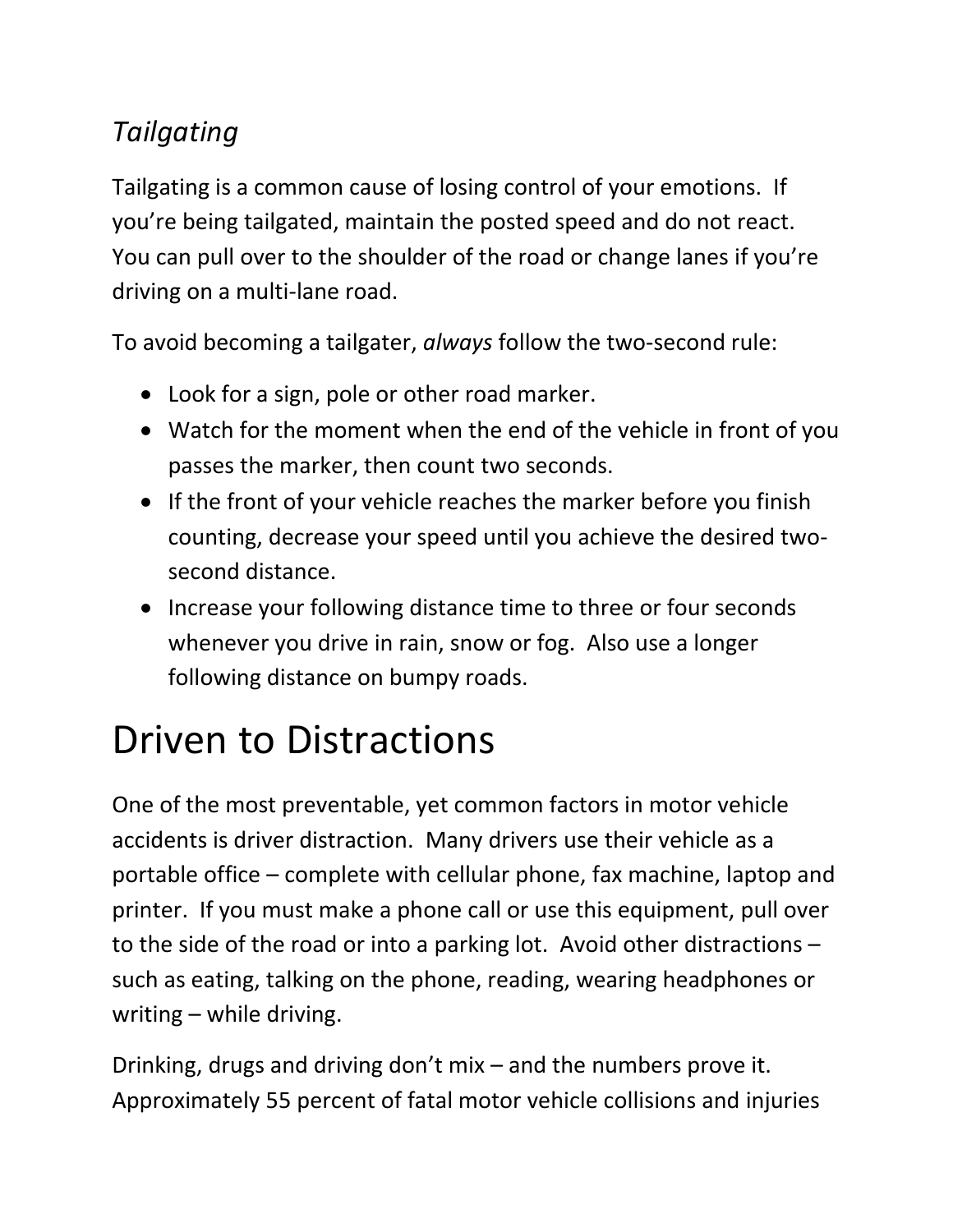are directly attributed to drivers under the influence. Even if you take prescription medication, seek the advice of your doctor or pharmacist before driving. And just because you drive sober, don't assume others are driving sober.

Driver under the influence may demonstrate one or all of these signs:

- Drifting, weaving or swerving the vehicle
- Driving at inconsistent or excessive speeds
- Responding slowly to traffic signals or disregarding them
- Driving without headlights at night
- Changing lanes frequently at excessive speeds

If you are driving behind someone you suspect may be under the influence, don't try to pass – keep a safe following distance. If the driver is behind you, get out of the way by turning right at the nearest intersection and let the driver pass. Avoid oncoming drunk drivers by slowing down and moving to the right.

# Practical Driving Procedures

There are specific differences of defensive driving techniques depending on whether you are driving on the freeway, in the city or on rural roads.

#### *In the City*

When you drive in the city, you should pay special attention to one-way streets, parked vehicles, pedestrians, bicycles, motorcycles, and school buses. Look at least one-half block ahead for potential problems.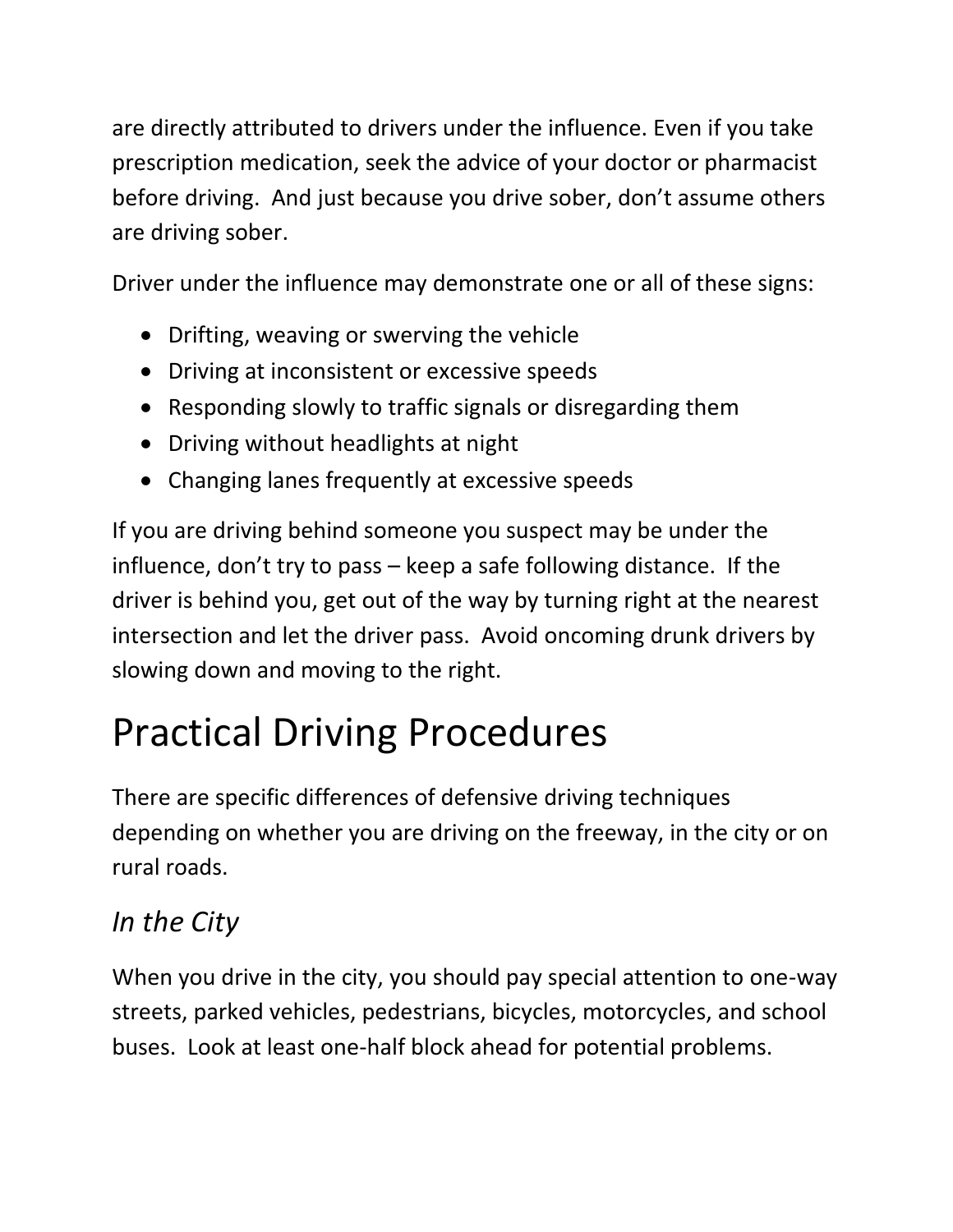Turning is quite common in city driving, so follow these tips for turning safely:

- Get in the correct lane, signal at least 100 feet before the intersection and yield the right-of-way to oncoming vehicles and pedestrians.
- If two approaching vehicles signal for a left turn, both should take the lane closest to the center.
- While driving in heavy traffic, make a series of right turns around the block instead of attempting a left turn.

To be a defensive city driver, approach all intersections with caution. Don't assume that you have the right-of-way.

Backing up is a common maneuver when driving in the city. To back up safely:

- Place your hands on top of the steering wheel.
- Move the steering wheel in the direction you want to turn.
- Look out the rear window for increased visibility.

#### *On the Freeway*

Enter the freeway by accelerating to the speed of traffic, then merge while using your turn signal when you see a safe gap between vehicles. When exiting the freeway, wait until you are in the deceleration lane before slowing to the posted ramp speed.

To pass a vehicle in front of you, use your turn signal then look in your mirrors and over your shoulder before changing lanes. To move back into the original lane, wait until you can see the front of the vehicle you're passing in your rearview mirror and then move into the lane.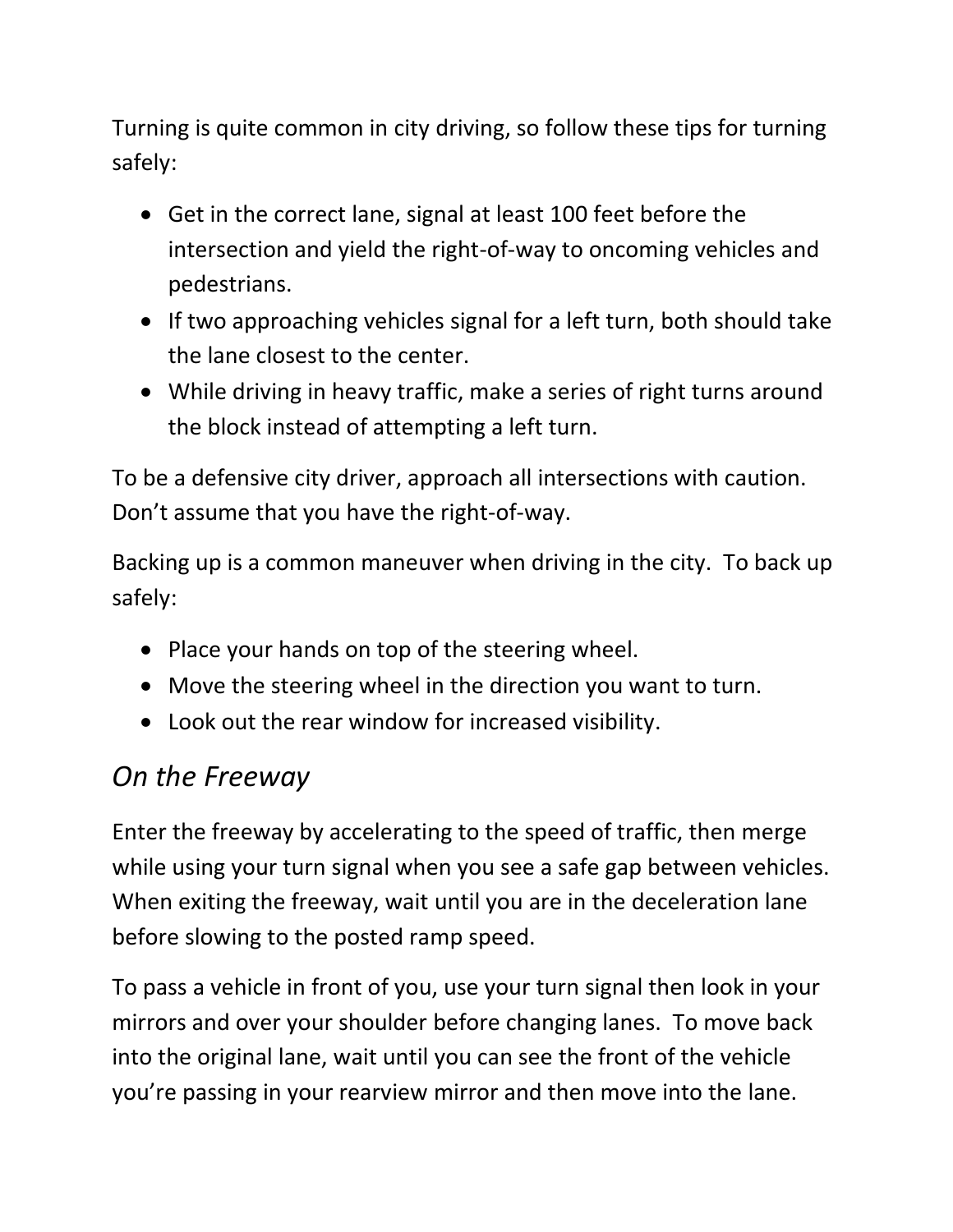If you miss your intended freeway exit, don't back  $up$  – continue to the next exit and follow signs and directions that will get you back on your planned route.

#### *In Rural Areas*

You can have a pleasant and safe drive in the country – even when you share the road with the animals and farm equipment. Be patient and decelerate immediately whenever you see a slow-moving vehicle, a warning light or special signs such as "Deer Crossing." *Never* pass without checking traffic to the rear and making sure that any oncoming traffic is at a safe distance.

Other hazards in rural areas are:

- Bumpy roads with ruts or sharp drop-offs
- Narrow bridges
- Poorly-marked intersections and railroad crossing without electric warning devices.

# Summary

You can reduce your risk of accidents by driving defensively every time you get behind the wheel. Remember:

- Pre-plan your route.
- Inspect your vehicle inside and out.
- Always wear your seat belt.
- Drive according to the posted speed limits.
- Always stay calm and in control.
- Increase your following distance in bad weather.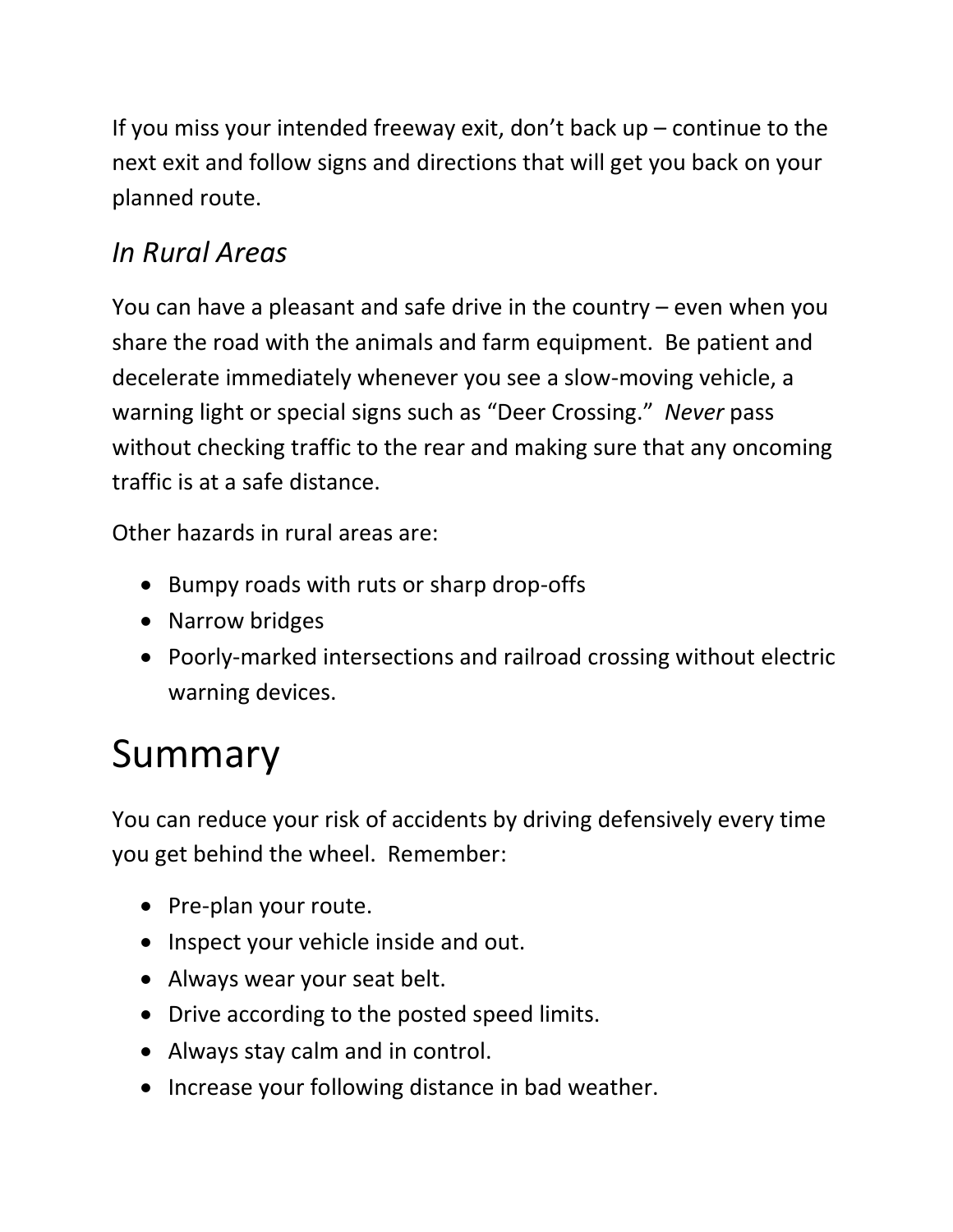- Never tailgate. Follow the two-second rule.
- Eliminate unnecessary distractions inside your vehicle.
- Never drive under the influence of alcohol or drugs.
- Follow practical driving procedures for the environment you're in – city, freeway or rural areas.

### Other facts the successful EHR DSP must know

If you are in a motor vehicle accident (ANY incident involving a person served and/or an EHR employee while on duty and a vehicle regardless of how minor the accident was or if that vehicle was moving at the time) then you MUST call the police and request a police report. If the incident occurred on private property and the police will NOT come, make the call anyway and note the date/time of call and who you spoke to on the vehicle accident form as proof you tried. Notify your immediate/on-call supervisor as soon as possible.

For facility based programs (any residential services or day/work programs) the company vehicles will have a vehicle book for each company vehicle. The vehicle book will contain the following:

- 1. Vital information page for each person typically transported in that vehicle.
- 2. General consent form to seek emergency medical treatment for each person typically transported in that vehicle.
- 3. Individualized needs list for each person typically transported in that vehicle.
- 4. Blank incident report forms
- 5. Blank vehicle accident forms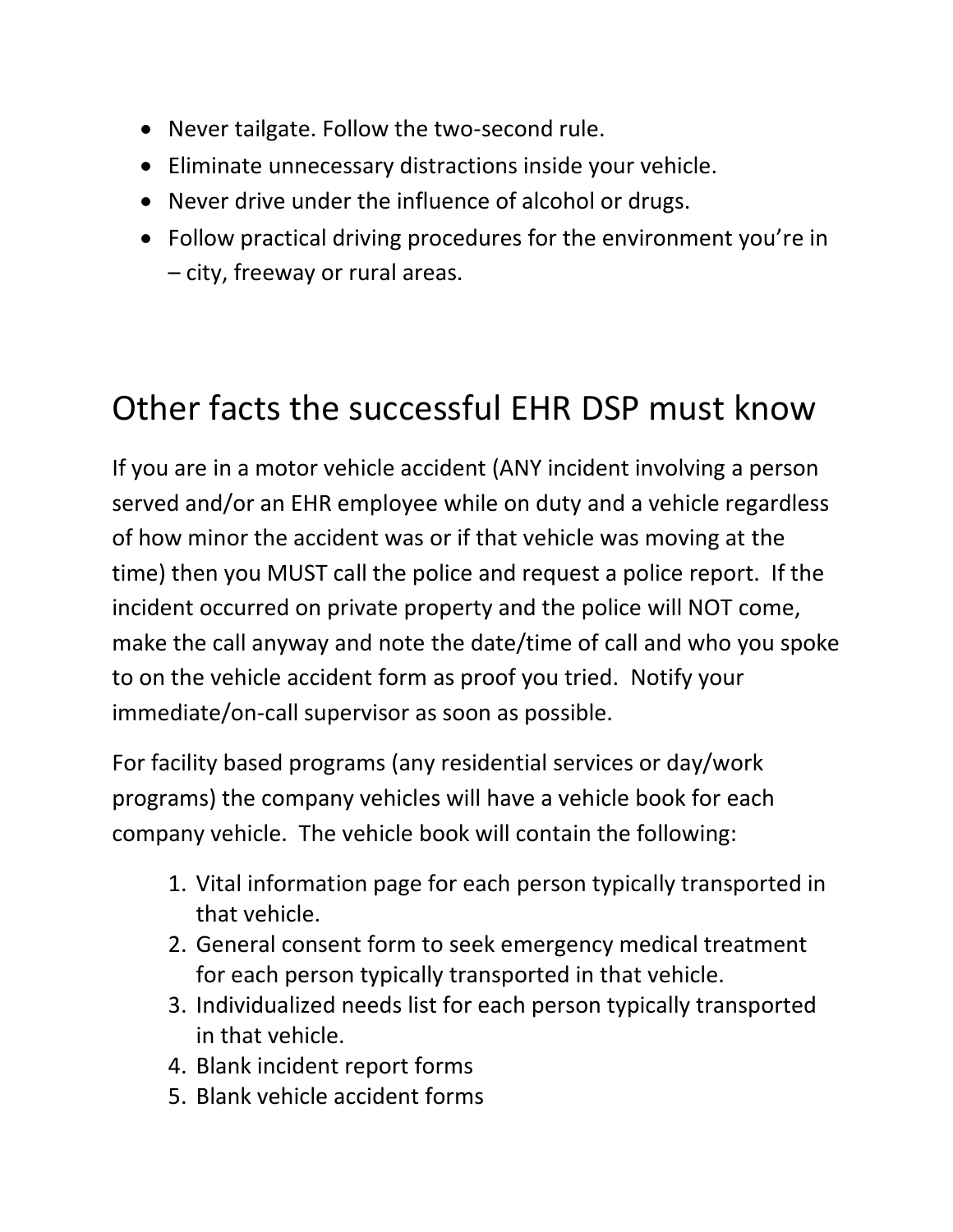6. Blank vehicle maintenance checklists that are to be accomplished twice monthly.

When dealing with the medical or behavioral emergency:

- 1. If anyone in your vehicle is experiencing a medical emergency you should
	- a. pull over and immediately notify emergency response personnel (911)
	- b. apply standard CPR or first aid as needed/trained
	- c. unless unsafe to do so, remain in the vehicle to protect everyone from inclement weather, traffic or other safety hazards
- 2. To avoid/prevent the behavioral emergency
	- a. NEVER put an upset/angry person in the vehicle and then travel somewhere with them
	- b. Second DSP in the vehicle, also known as the support rider should ride in the back of the vehicle in a position that enables them the most visibility of everything going on as well as to prevent and/or aid access to others as needed.
	- c. People served should sit where it makes sense and is safe for them to do so. (I.e. someone with behavioral outbursts should ride as far back and over from the driver as possible away from a door, someone who has a tendency to pull hair should not be behind the driver, etc.)
- 3. If transporting an individual who is sitting in a wheelchair
	- a. Follow all posted instructions about how to enable the individual in/out of the vehicle while in their wheelchair.
	- b. Once positioned where they will ride ensure that the individual is completely secure within the wheelchair itself.